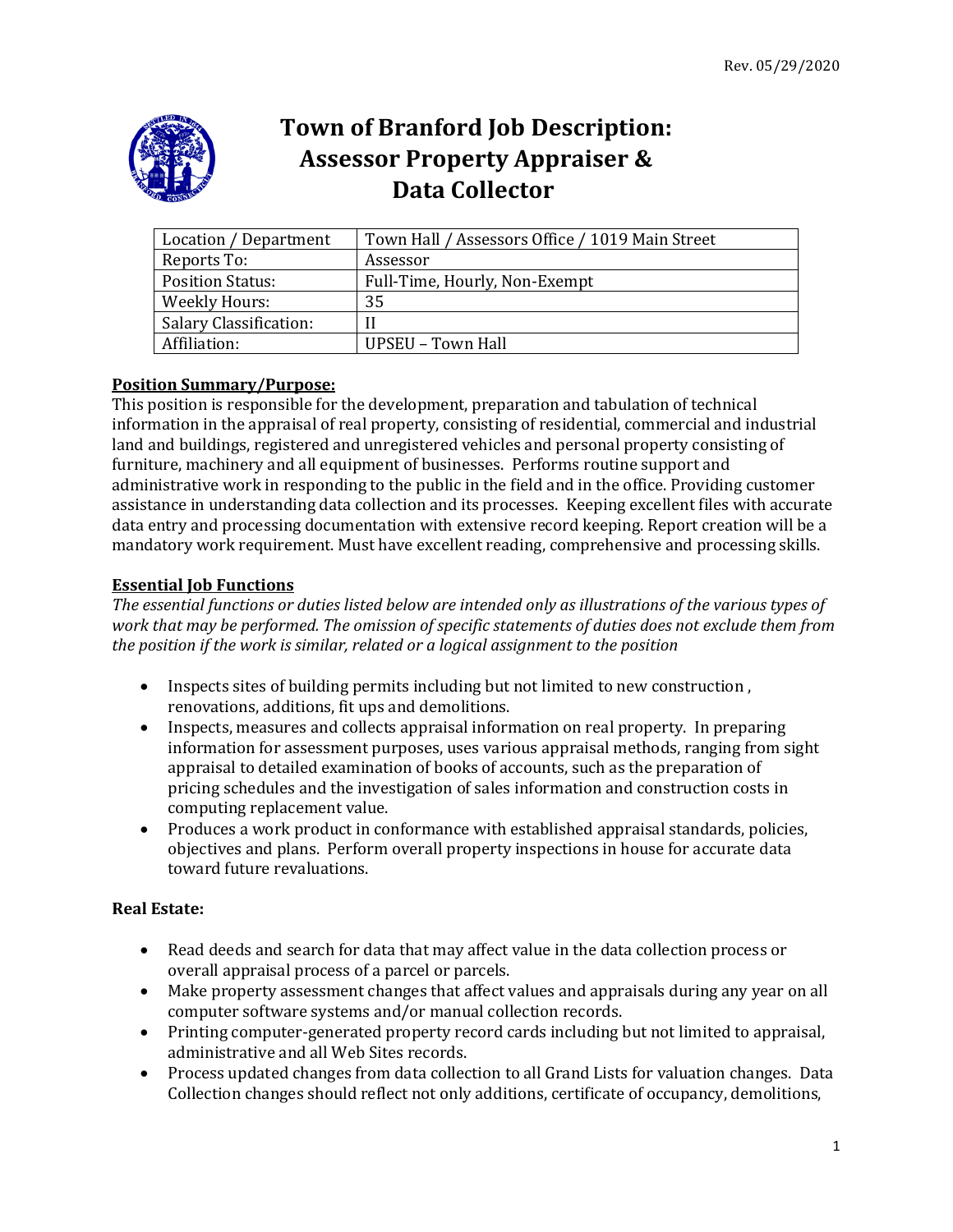fit ups, outbuildings, extra features , measures and lists but all data processing for Grand Lists.

- Work with Taxpayers, the Assessor and Associate Assessor in the Analysis of the Sales Questionnaire for Sales Ration Analysis.
- Documentation for Sales Ratio Analysis and qualification of being an Arm's Length Transaction.
- Work with Assistant Assessor in the organization of all Building Permits for the year.

### **Motor Vehicle:**

- Help price all un-priced vehicles on the Grand List and the Supplemental List yearly.
- Work with staff in checking, indexing and searching all necessary entries for the Motor Vehicle and Supplemental Motor Vehicle Lists including but not limited to Duplicate Credits, Duplicate Identification Numbers, Duplicate Registration, Duplicate Owners, Out of Town Vehicles, Leased Vehicles, Temporary Registration Listings, Adds, Deletes, Pro Rates (Before and After Bills), Missing Incomplete Motor Vehicle Information and any other pertinent data related to Motor Vehicles.
- Data check all credit vehicles to make sure no one receives duplicate credits and the proper months of credit.
- Able to understand Certificate of Corrections on any Motor Vehicles to include but not limited to adds, assessment, credits, deleting, exemptions, pro-rating, and or any valuation changes.
- Helpful to all Taxpayers in regard to All Motor Vehicle questions or problems including but not limited to adds, assessments, credits, deletes, documentation, exemptions, leased vehicles, plate receipts, proof, prorates and valuation and all Assessor's information in taxations problems.

## **Personal Property:**

- Must be able to understand, complete and explain all portions of all the Personal Property Declaration and Forms.
- Collect field data thru permits and field inspections to supply to vendor for Personal Property. Data to be discovered and listed for all businesses and able to assist vendor with data information from permit inspections.
- Must be able to calculate, index, process and understand cost, depreciation, assessments, penalties and exemptions on forms returned and able to post in all software systems and on and manual property records.
- Able to understand and review valuation problems for Certificate of Corrections including values and/or any documented changes on any Personal Property Lists.
- Help compile the Manufacturing Exemption Forms and Reports for the State of Connecticut and compute the reimbursement to the Town.

# **Other Functions:**

- Assists Assessor in making property inspections and data collection.
- Works with the Assessor in all phases of the appraisal function, including but not limited to assisting and instructing the office staff in appraisal data collection and assessment matters as required.
- Capable in the preparation of written reports and correspondence.
- Performs related work as assigned.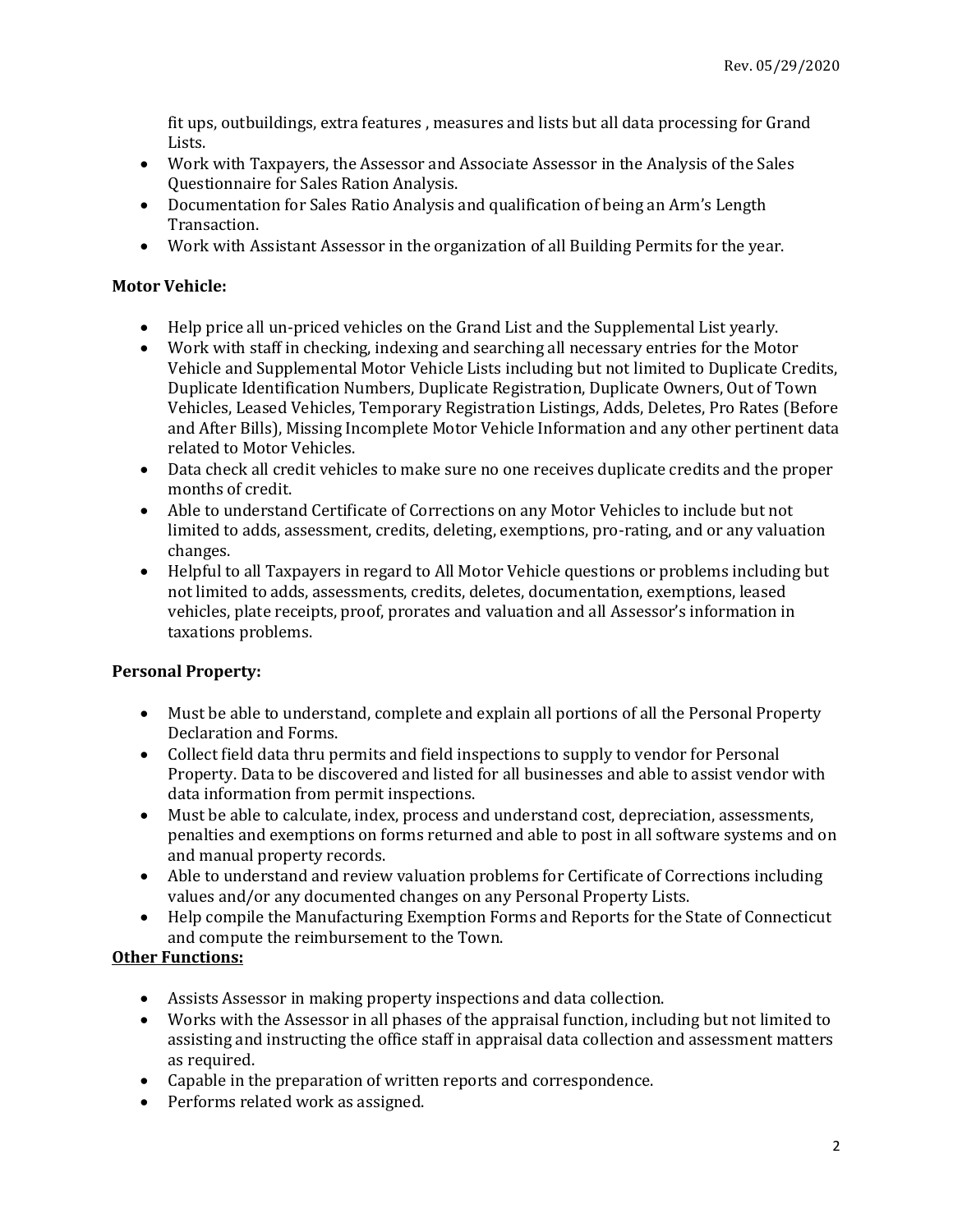## **Supervision:**

*Supervision Scope:* Performs varied and responsible technical, clerical duties requiring the knowledge of real estate, motor vehicle and personal property. Exercise good judgment and initiative in effectively and efficiently following department policies and practices.

*Supervision Received:* Works under the general direction of the Assessor or his/her designee.

*Supervision Given:* None.

### **Minimum Required Qualifications:**

#### Education, Training and Experience

Graduation from a high school or GED equivalent with specialized course work in general office practices, software skills, typing, filing, accounting, economics, business, finance, real estate and/or related areas. Three years of real estate or appraisal experience or an equivalent combination of experience and training specified above substituting on a year for year fit basis.

### Special Requirements:

Must possess or be able to obtain a certified Connecticut Municipal Assessor Designation within five (5) Years of appointment. Must possess and maintain a valid Connecticut Motor Vehicle Operator's License. Must attend certain assessment and or appraisal seminars and workshops including but not limited to AAT Modules, ACES Workshops, Education Seminars and any Freedom of Information Seminars. Attendance at the Assessor's School at the University of Connecticut is mandatory.

#### Knowledge, Ability and Skill**:**

*Knowledge:* Thorough knowledge and proficient in Word, Excel, Extraction, Internet Access for Discovery, Scanning and data entry to and from multiple software systems.; Must be able to create and process modification of all computer documents;

Working knowledge of laws and regulations required in the assessor's office; knowledge in Freedom of Information requests, the proper procedures to be followed and the appropriate documentations that are open to such requests pertaining to the Assessor's Office. Knowledgeable of all transfers and changes that rest with parcels and must be able to change all records and files including but not limited to all fields such as owner, parcel, sales, appraisal, data collection, administrative, exemption, Motor Vehicles, Personal Property and Town Web Site. Knowledgeable in Freedom of Information Requests, the proper procedures to be followed and the appropriate documentations that are open to such Requests pertaining to the Assessor's Office. Knowledgeable in the use of the Personal Property software systems, and able to understand Assessor Mapping and able to copy Recorded Maps and work with appropriate staff to create changes if necessary for updating appropriate records.

*Ability:* Ability to learn specialized land use software; ability to handle stressful situations; ability to multi-task effectively; ability to understand assessors regulations and how related departments interact during the processes; ability to perform arithmetic computations accurately and quickly; ability to effectively meet and deal with the public; ability to communicate effectively verbally and in writing; to establish successful working and maintain relationships with supervisors, co-workers, the public, vendors, consultant and attorneys. Ability to understand the calculations of sales ratios for the State of Connecticut, the Town of Branford, field review and inspect qualified and nonqualified sales if necessary. Ability to understand and interview the following if necessary, but not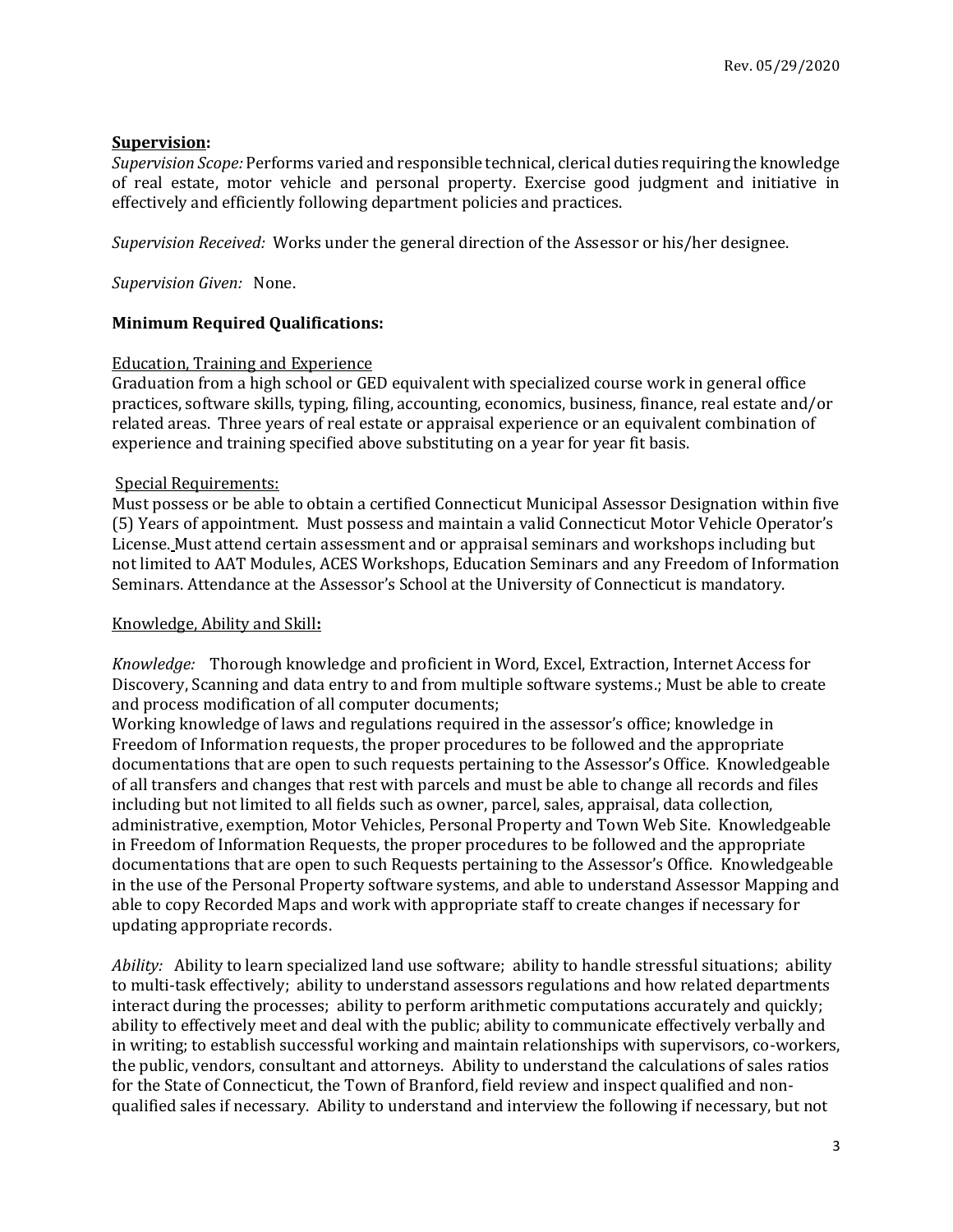limited to disabled property owners, homeowners, veterans, and help complete their exemptions, exemption forms, applications and compute all their exemptions and all tax benefits.

*Skill:* Skill in operation of listed tools and equipment; excellent verbal and written communication skills; strong customer service skills. Skilled in the working of the Assessor's Office to understand and review all necessary reports, including but not limited to Revaluation Reports, Sales Analysis Reports, Revaluation Guidelines, Data Collection Guidelines used in field collection and all State and Local Reports.

## **Tools and Equipment used:**

Telephone; personal computer; copy machine; fax machine; printer; postage machine; scanner; 10 key calculator. Measuring and listing too

#### **Job Environment:**

Administrative work is performed in a moderately noisy office with regular interruptions during the day from the public via telephone or in person.

Requires the operation of telephones, personal computers, copiers, facsimile machines, and other standard office equipment.

Makes frequent and periodic contact with contractors, property owners, businesses, Town staff and Town officials. Communication is frequently in person, telephone email and in writing. Work requires a high level of professionalism and high level of patience in dealing with and explaining regulations to the public.

Errors in judgment or omissions could result in delay of services, monetary loss, and legal ramifications.

#### **Selection Guidelines:**

Formal application; rating of education and experience; oral interview and reference check; and job related tests may be required.

| <b>Work Environment</b>                | None | Under 1/3 | $1/3$ to $2/3$ | Over $2/3$ |
|----------------------------------------|------|-----------|----------------|------------|
| <b>Outdoor Weather Conditions</b>      | X    |           |                |            |
| Work in high, precarious places        |      |           |                |            |
| Work with toxic or caustic chemical    |      |           |                |            |
| Work with fumes or airborne particles  | X    |           |                |            |
| Non weather related -extreme heat/cold | X    |           |                |            |
| Work near moving mechanical parts      |      |           |                |            |
| Risk of electrical shock               |      |           |                |            |
| Vibration                              | X    |           |                |            |
| Other-                                 |      |           |                |            |

#### **Physical and Mental Requirements:**

| <b>Physical Activity</b> | None | Under $1/3$ | $1/3$ to $2/3$ | Over $2/3$ |
|--------------------------|------|-------------|----------------|------------|
| Standing                 |      |             |                |            |
| Walking                  |      |             | ∡⊾             |            |
| Sitting                  |      |             |                |            |